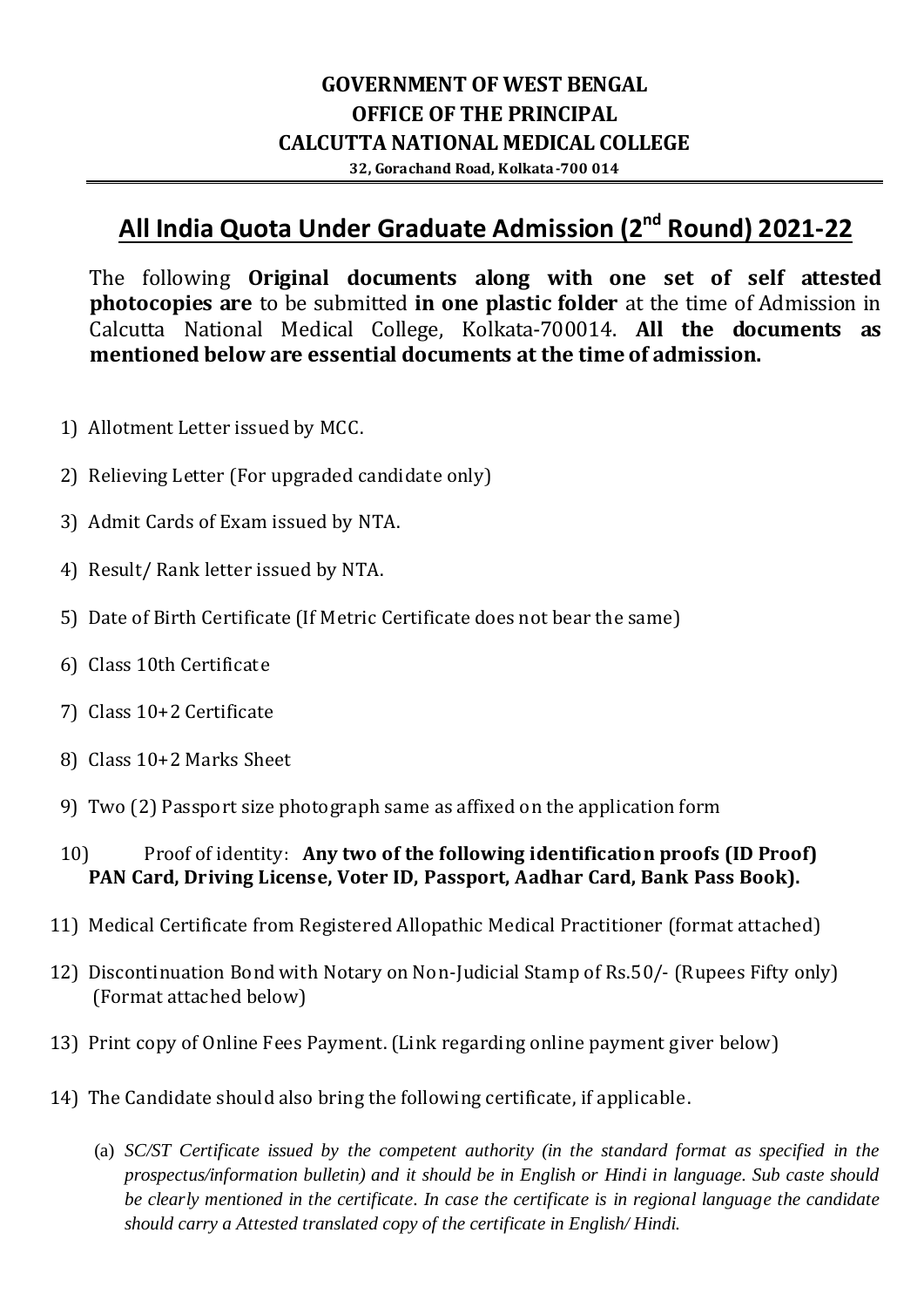(b) *OBC-NCL as per Central List certificate issued by the competent authority. The sub- caste should tally with the Central List of OBC. The OBC candidates should not belong to Creamy Layer to claim OBC reservation benefit. The OBC certificate must be in the standard format as mentioned in the prospectus/ Information Bulletin.*

*(c) Disability Certificate issued from a duly constituted and authorized Medical Board for 21 Benchmark Disabilities as per the Rights of Persons with Disability Act 2016 (RPWD Act, 2016). No other PWD certificate, issued by any other Authority/Hospital will be entertained.*

(d) *EWS Certificate as per the prescribed format. Candidates without original certificates/documents shall not be allowed to take admission in Calcutta National Medical College, Kolkata-700014.*

 Candidates who have deposited their original documents with any other Institute / College/ University and come for admission with a certificate stating that "their original certificates are deposited with the Institute / College / University" **shall not be allowed to take admission in Calcutta National Medical College, Kolkata.** 

However, it is again clarified that, **the allotment made by MCC in any of the rounds is purely provisional it is subject to physical verification of documents of the candidate by the CALCUTTA NATIONAL MEDICAL COLLEGE, KOLKATA700014.**

Please note that at the time of admission the required documents will be verified as per the policy of documents verification of Calcutta National Medical College Authority. Institute mail id sscnmc@gmail.com.

**You may call the Nodal Officer Dr. Debjani Sengupta – 9433357290** related queries pertaining to the UG Admission 2021-22.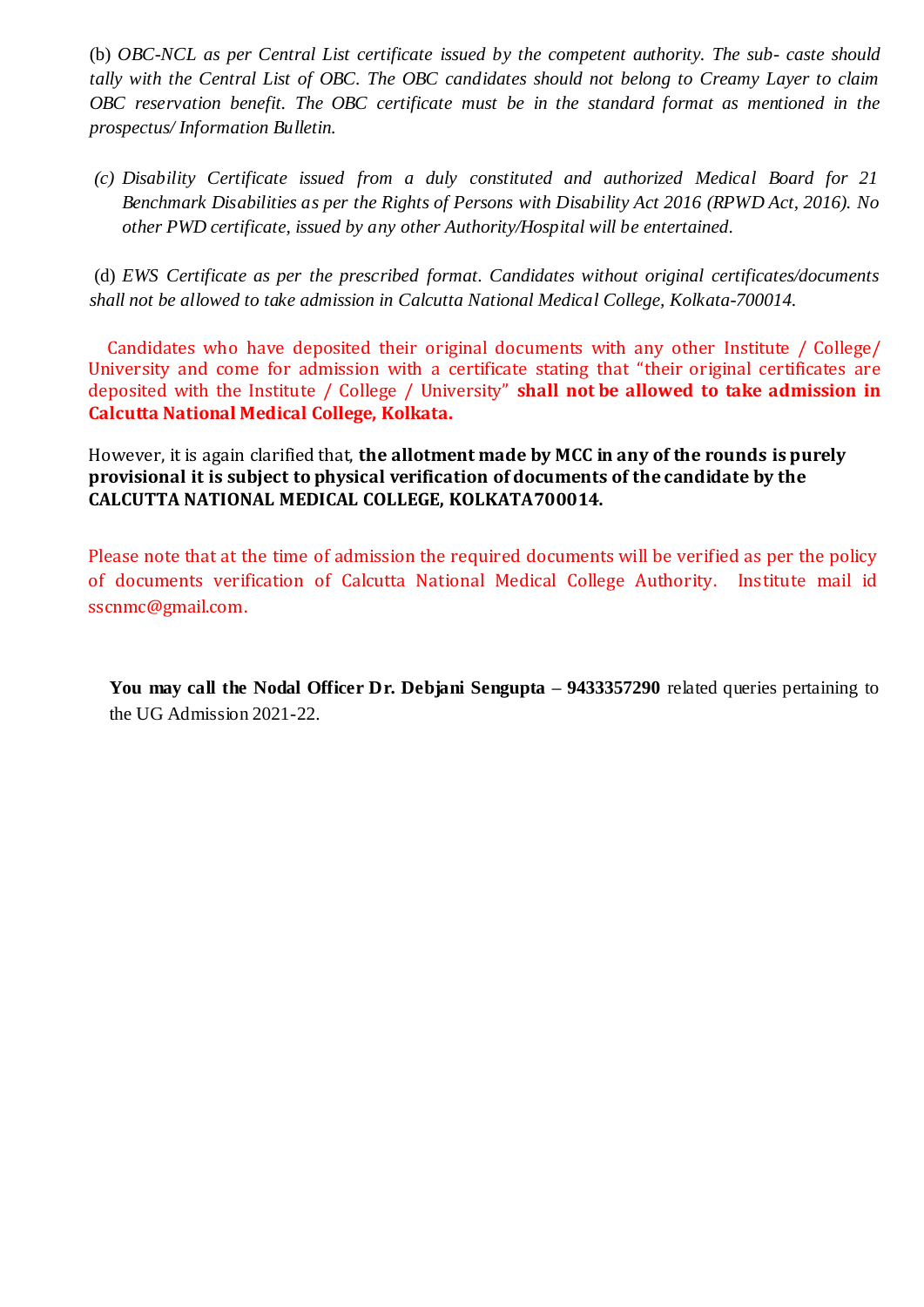# **Important Note:**

Filling up the following forms are mandatory for all categories of candidates. The admission procedure should not be completed without this filled- up forms.

### **Calcutta National Medical College, Kolkata Admission Slip for UG Student – 2021-22**

| 1) Name (IN CAPS.)                                                                  |           |                    |   |   |   |   |   |   |
|-------------------------------------------------------------------------------------|-----------|--------------------|---|---|---|---|---|---|
| 2) NTA 2021 Roll No.                                                                |           |                    |   |   |   |   |   |   |
| 3) NTA 2021 Rank                                                                    |           |                    |   |   |   |   |   |   |
| 4) Category ((UR/SC/ST/OBC/PH etc.)                                                 |           |                    |   |   |   |   |   |   |
| 5) Date of Birth                                                                    | D         | D                  | M | M | Y | Y | Y | Y |
|                                                                                     |           |                    |   |   |   |   |   |   |
| 6) Willingness for Participation<br>for the counseling of<br>(write 'Yes' or ' No') | 2nd Round | 3rd / Mop-up Round |   |   |   |   |   |   |
| Mentioned your domicile (a2 or b)<br>7)                                             |           |                    |   |   |   |   |   |   |
| 8) Phone No.                                                                        |           |                    |   |   |   |   |   |   |
| Email Id<br>9)                                                                      |           |                    |   |   |   |   |   |   |

DATE: Signature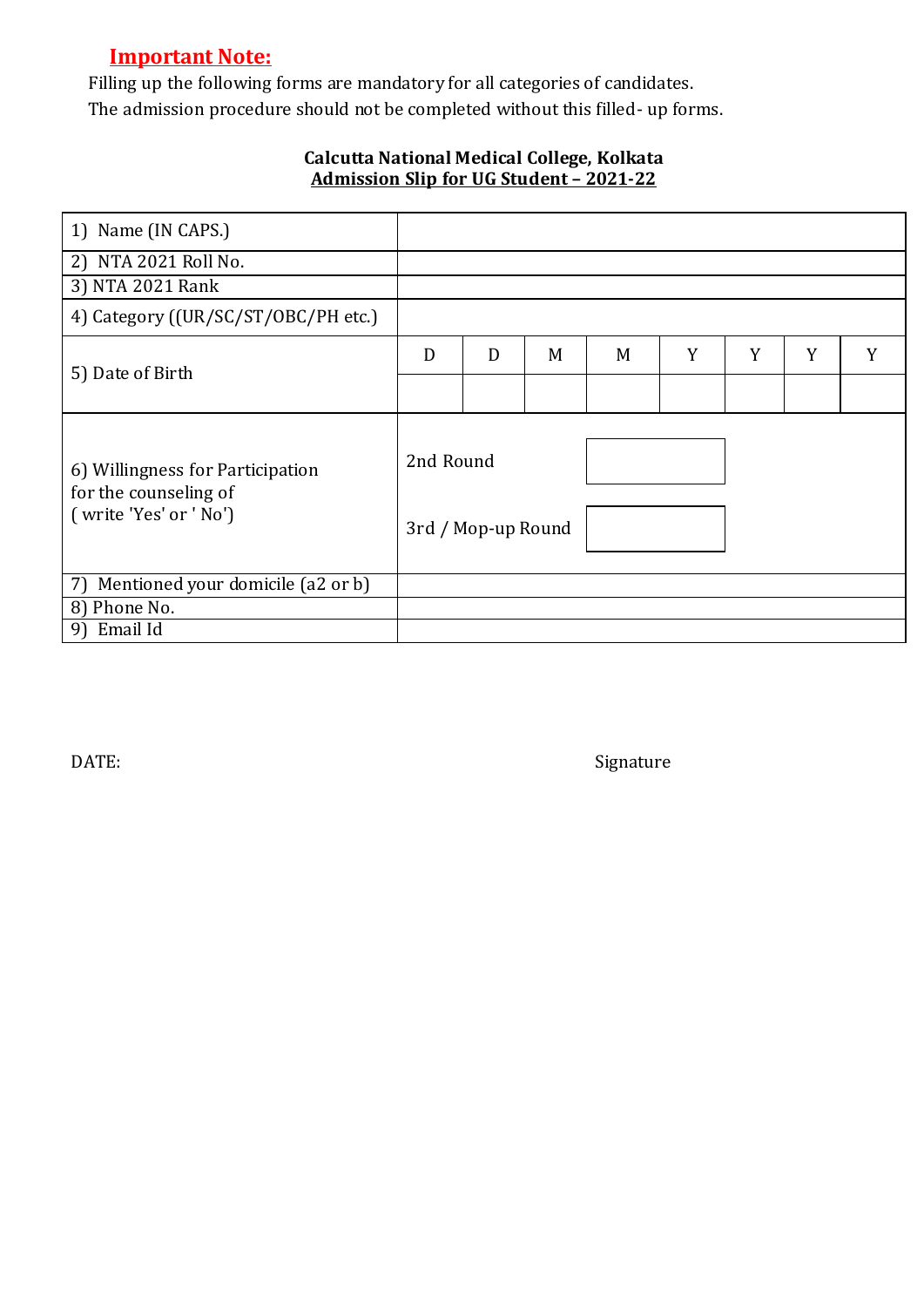#### CALCUTTA NATIONAL MEDICAL COLLEGE 32, GORACHAND ROAD, KOLKATA- 700 014  **Admission Session:2021-2022**

*Self-attested*

*Photograph*

NTA 2021 Rank: \_\_\_\_\_\_\_\_\_\_\_\_\_\_\_\_\_\_\_\_\_\_\_\_\_\_ (Category: UR/SC/ST/OBC/PH)

| 01. | Name in full (in CAPITAL Letters)                                           |                                                                               |               |  |
|-----|-----------------------------------------------------------------------------|-------------------------------------------------------------------------------|---------------|--|
| 02. | Date of Birth (dd/mm/yyyy)                                                  |                                                                               |               |  |
| 03. | Father's Name                                                               |                                                                               |               |  |
| 04. | Nationality                                                                 |                                                                               |               |  |
| 05. | Caste: GEN/SC/ST/OBC/EWS                                                    |                                                                               | Male / Female |  |
| 06. | Residential address                                                         | Vill. $/$<br>Road/<br>Ward<br><b>PO-</b><br>PS-                               |               |  |
|     |                                                                             | Dist. -<br>State -<br>PIN Code                                                |               |  |
| 07. | Local address (if any)                                                      | Vill./<br>Road/<br>Ward -<br>$PO -$<br>$PS -$<br>Dist. -<br>PIN Code          |               |  |
| 08. | Contact details:                                                            | Student's Mobile No.<br>Father's/Guardian's<br>Mobile No<br>Student's E-mail- |               |  |
| 09. | If Father is dead, Guardian's<br>Name (Relation with guardian)              |                                                                               |               |  |
| 10. | Occupation & approx. Annual<br>income of Father/Guardian                    |                                                                               |               |  |
| 11. | Sources of maintenance while a<br>student (Will sustain on whose<br>income) |                                                                               |               |  |
| 12. | <b>Identification marks</b>                                                 |                                                                               |               |  |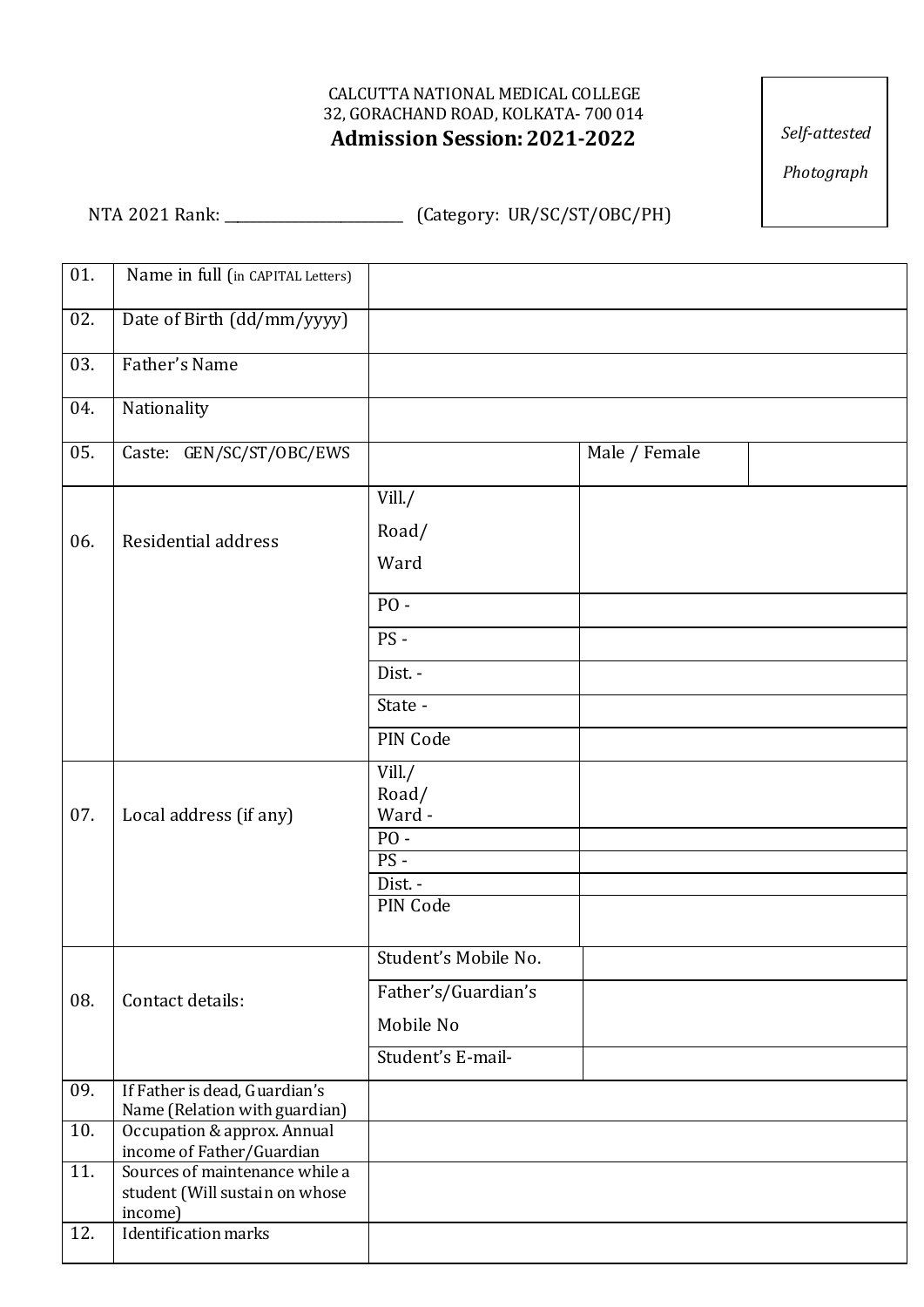| 13  | Name of the Board $(HS/10+2)$<br>Exam. Passed), Year of passing<br>and division.           | Board:<br>Year of passing: |     |      |
|-----|--------------------------------------------------------------------------------------------|----------------------------|-----|------|
| 14. | Subjects taken in $HS/10+2$<br>Exam. and marks obtained in<br>each subject with full marks | i)                         | iv) |      |
|     |                                                                                            | ii)                        | V)  |      |
|     |                                                                                            | iii)                       | vi) |      |
| 15. | a)Total Marks obtained in<br>Physics + Chemistry + Biology<br>and percentage               |                            |     |      |
|     | b) Total Marks obtained in<br>English and percentage                                       |                            |     |      |
| 16. | Total marks obtained in<br><b>NEET Exam. - 2021</b>                                        |                            |     | $\%$ |

I do hereby declare that all the statements made by me in this application (including additional particulars) are true, complete and correct to the best of my knowledge and belief.

I do hereby submit attested of all documents as per the NOTICE.

In case it is detected at any point of time that any of the statements made by me in this applicatio n involves suppression of distortion of truth of that the application is not supported by any of the relevant documents as mentioned in this instruction for admission shall be liable to be cancelled without further reference to me.

I shall be bound to accept the stipulation laid down by the WBUHS for the purpose of admission to the MBBS.

Date: - …………………………………………………………..

Full signature of the Applicant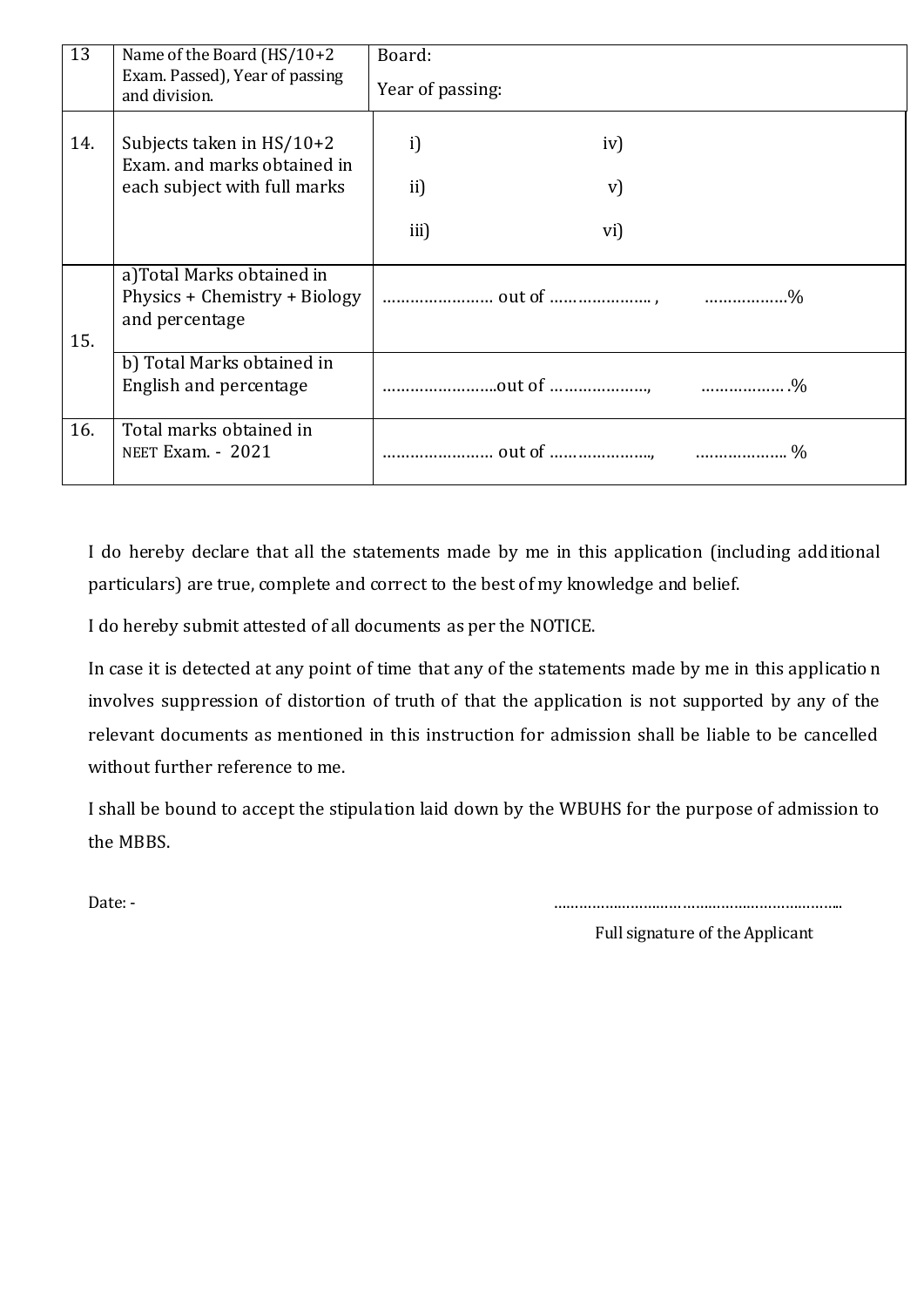### **ONLY DIGITAL MODE OF PAYMENTS WILL BE ACCEPTED**.

The payment hyperlinks for the digital payments are as follows: <https://www.onlinesbi.com/sbicollect/icollecthome.htm?corpID=1053171>

#### **DETAILS OF FEES FOR MBBS COURSE**:

#### **Fees Structure**:

Admission Fee: - Rs. 1000/-(Non Refundable) Tuition Fees (for six months @ Rs. 750/- per month):-Rs. 4500/- Caution Money: - Rs. 1000/- **Total: Rs. 6500/-**

**For process of online payment Student ID (Row 4) will be 2021UG then put Roll No of NEET UG Exam'21. For Example 2021UG1111111111.**

**(Candidate has to submit the Print out of Fees payment receipt with the documents as stated above.)**

**The Candidates are advised to beware of any fake website and confirm the Account number and particulars of the college from the website of the college or by personally contacting them before paying the fees and ensure that the fees are being paid on the correct portal/ A/c No. etc. College Authorities or MCC/ WBMCC shall not be held responsible for any case of forgery.**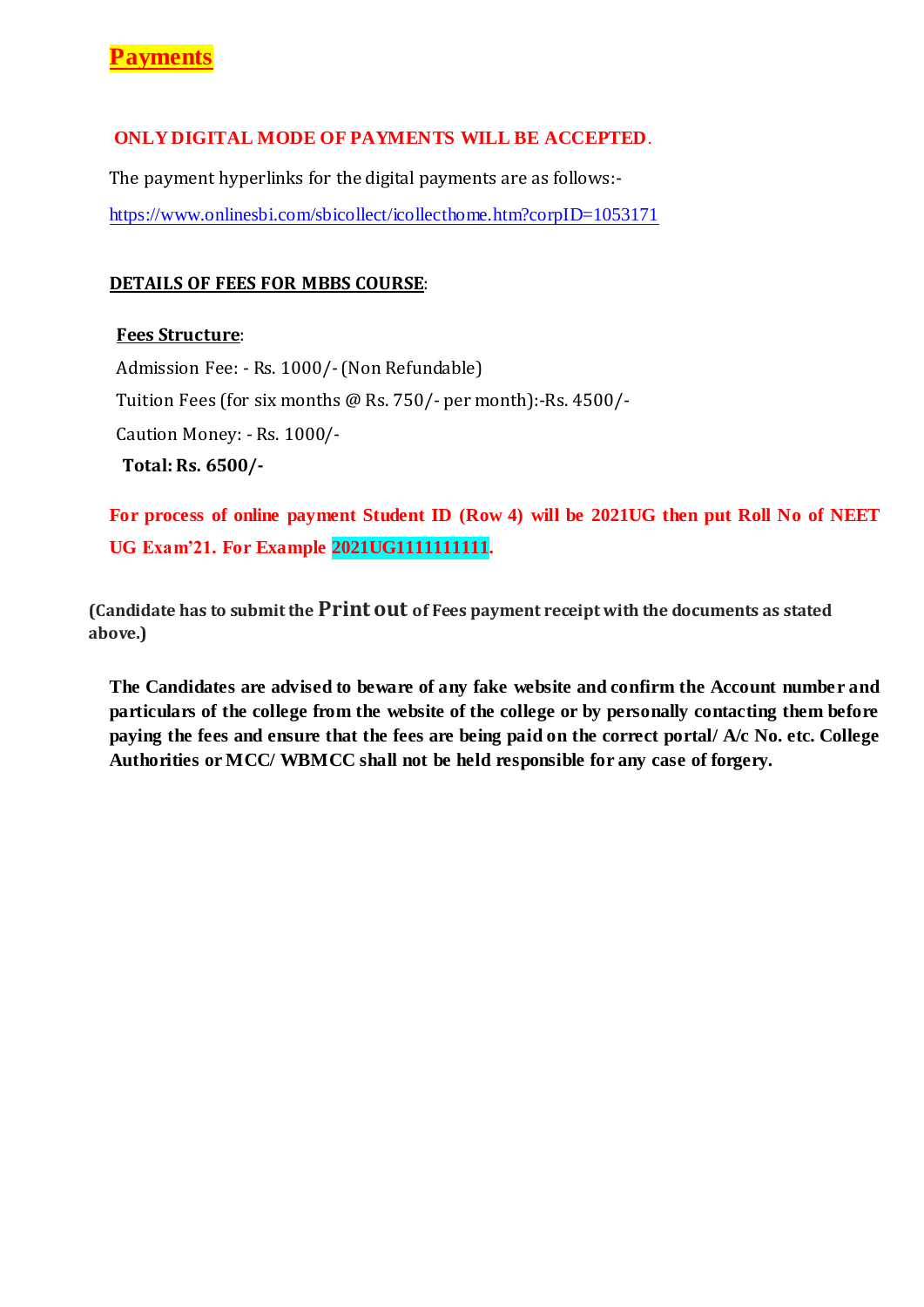# **Bond Details**

The candidate has to submit the bond in each round of admission/up gradation to the respective college in non-judicial stamp paper of Rs.50/- (Rupees Fifty only) minimum along with demy paper if required for.

# **Bond Format**

## **Execution of bond by the candidate for Under Graduate Degree seat at Calcutta National Medical College, Kolkata**

| പ |  |  |
|---|--|--|

Pin……………………… having been selected for MBBS degree course at **Calcutta National Medical College, Kolkata** , do hereby affirm and solemnly declare that I shall deposit a sum of Rs.1,00,000/- (Rupees One lakh) only as prescribed by the Government in pursuance of G.O. No. HF/O/MERT/1542/Admn/ME/STM-28-10/2 (10) dated 25.10.2010, if I resign/discontinue the course before completion of tenure of the course.

Moreover it shall be obligatory on my part to observe or perform all terms and conditions prescribed by the Government for the aforesaid purpose.

The original documents which are in the custody of the **Calcutta National Medical College, Kolkata** will not be returned to me unless and until I pay the penalty of Rs.1,00,000/- (Rupees one lakh) only to the authority of Calcutta National Medical College, Kolkata .

This bond is imposed as there will be no further provision on behalf of the W.B.M.C.C. (West Bengal Medical Counselling Committee), Department of Health & Family Welfare, Govt. of West Bengal to allot another candidate for the same seat in the next round/s of counselling.

| Place: |
|--------|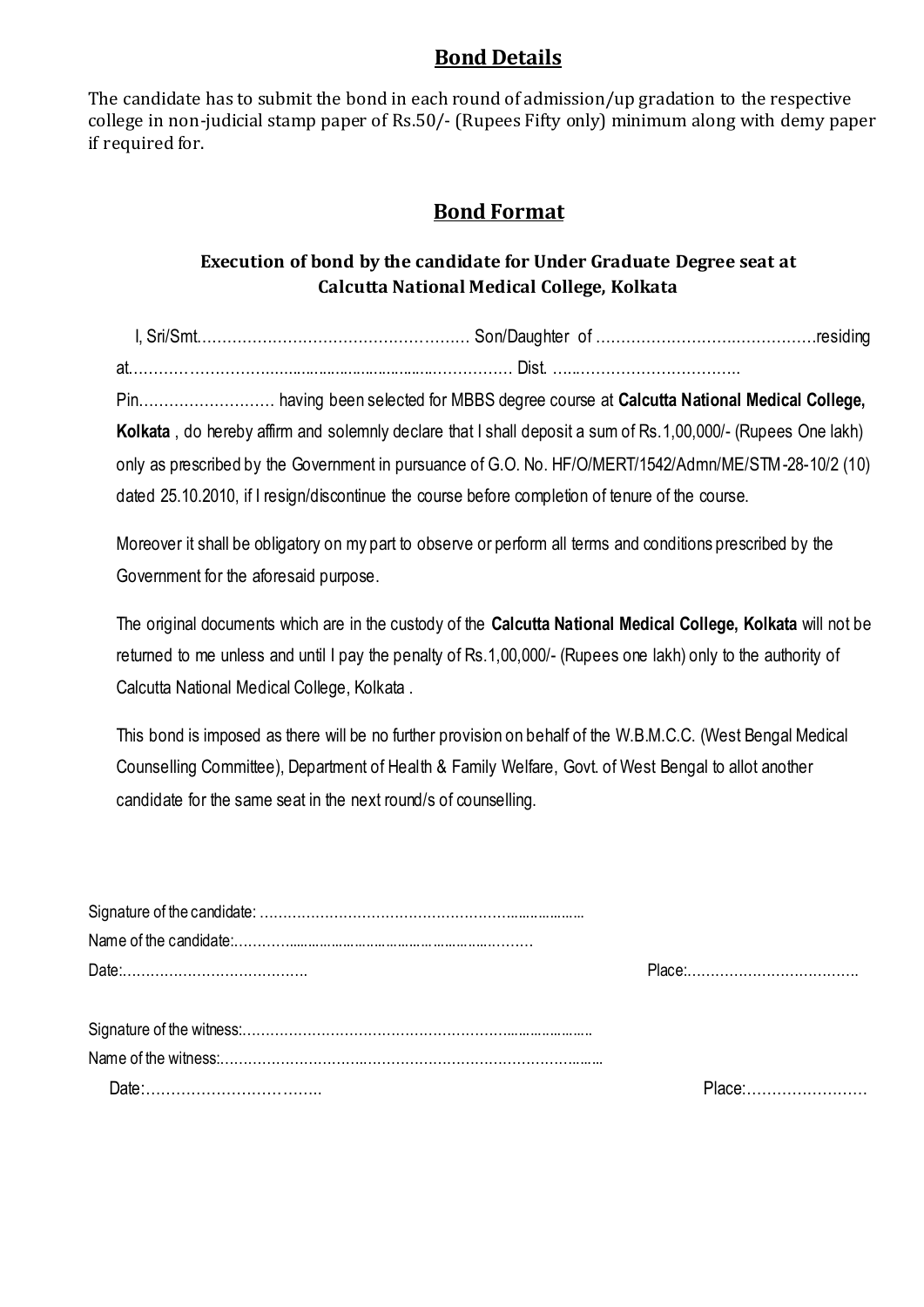## **Medical Certificate for NEET UG 2021 qualified candidates**

I, Dr..........................................................have examined Sri/Sm .................................................................. Son/daughter of .................................................................... , residing at ………….….….……………………

...................................................................................................... [Verified from Aadhar

card/passport/voter card/school or college ID card], a candidate for admission into the MEDICAL /DENTAL/AYUSH UG degree colleges in West Bengal for 2021-22 admission session and observed as follows:-

1. Personal mark of identification ..............................................................

2. Apparent age ................................. years

3. Any history of Pulmonary Tuberculosis ......... yes/no (put tick to appropriate one)

- 4. Chest measurement:
	- a. Normal respiration ............................... cm
	- b. In Full inspiration ................................. cm
	- c. In Full expiration .................................... cm
- 5. Height .................................................... cm
- 6. Weight ..................................................... Kg
- 7. BMI .......................

8. Eye sight visual acuity:

- a. Right eye .............
- b. Left eye ..................
- c. Colour blindness ..... present/absent ( put tick to appropriate one)